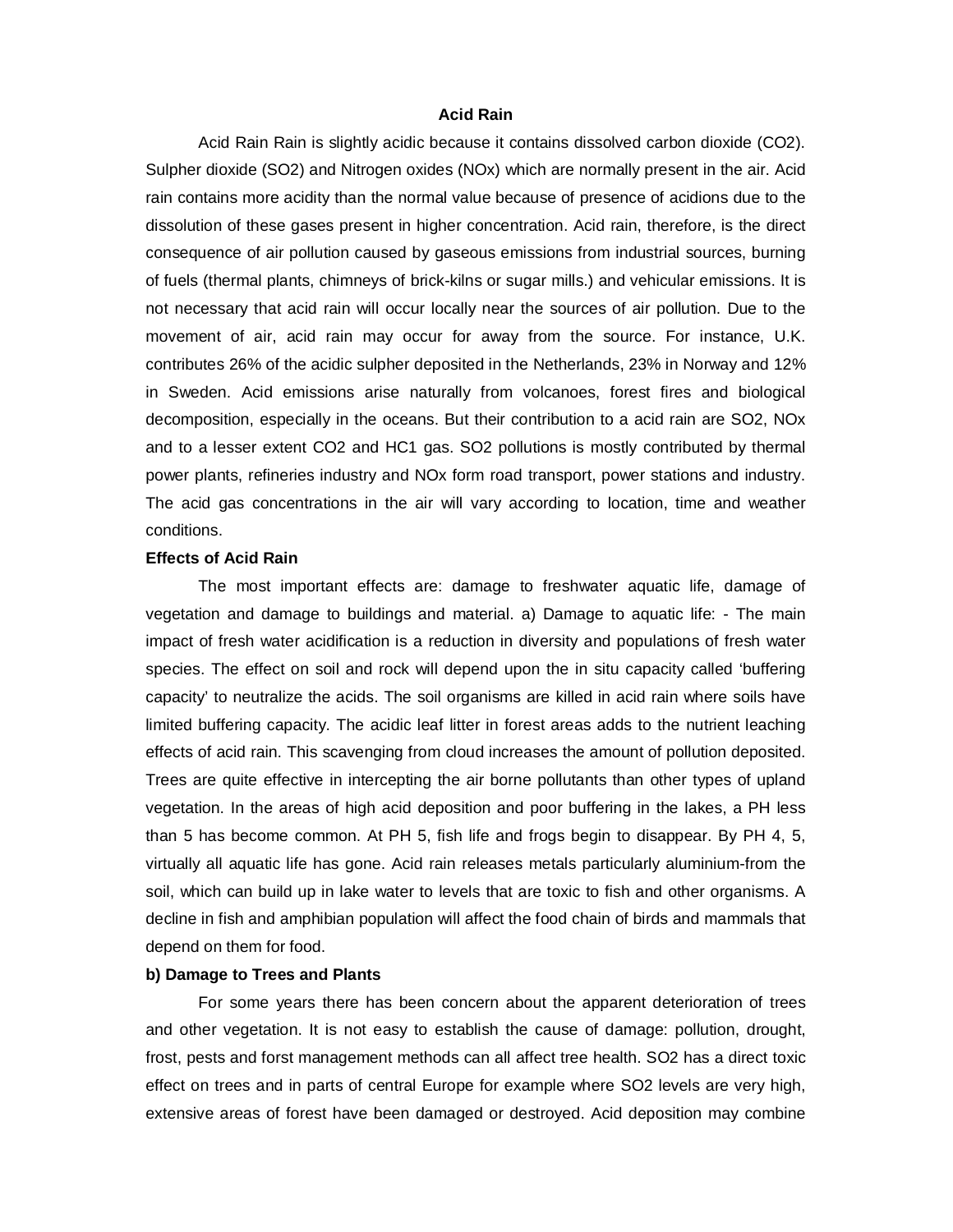with other factors to affect tree health; for instance by making trees more susceptible to attack by pests, or by acidifying soils which may cause loss of essential nutrients such as magnesium, thus impairing tree growth. Nitrogen and sulphur are both plant nutrients and deposition can upset the balance of natural plant communities by encouraging the growth of other plant species. Secondary pollutants like ozone are also known to exacerbate the effects of acid deposition.

## **c) Damage to Buildings and Materials**

All historic buildings suffer damage and decay with time. Natural weathering causes some of this but there is no doubt that air pollution, particularly SO2, also plays an important part. SO2 penetrated porous stones such as limestone and is converted to calcium sulphate, which causes gradual crumbling. Most building damage happens in urban areas where there are many SO2 emitters (domestic chimneys, factories and heating plant). The introduction of the Clean Air Acts and the replacement of coal fires by gas and electricity has greatly reduced sulphur dioxide levels in urban areas. Other materials badly affected by pollutant gases include marble, stained glass, most metals and paint. Poorly set or fractured concrete may also allow sulphates to penetrate and corrode the steel reinforcement inside. **REDUCING ACID POLLUTION** 

#### **Sulphur Dioxide**

The sulphur which is present in nearly all fossil fuels combines with oxygen when the fuel is burnt and is released into the atmosphere as SO2 gas. These emissions can be reduced by measures taken before, during, or after the combustion process.

One approach is to use fuels which naturally have little sulphur in them. The sulphur content of coal can vary considerably. Some fuels may be treated to reduce their sulphur content, but effective treatment is expensive. Demand for low sulphur fuels is increasing as more countries develop programmes to reduce sulphur pollution, so they are becoming more expensive. During combustion it is possible to reduce the eventual emissions of SO2 by the introduction of a sorbent such as limestone. The potential for sulphur reduction by this approach depends on the type of furnace or boiler.

After combustion, sulphur can be removed from flue gases or 'scrubbed'. This process is known as the flue gas desulphurization (FGD). In most FGD system a mixture of limestone and water is sprayed into the flue gas. The SO2 is converted to gypsum (calcium sulphate), which can be used in the manufacture of plaster products. However, FGD systems of this type are expensive and use considerable amounts of limestone. If all power stations were fitted with FGD, gypsum production would exceed requirements, leading to a waste disposal problem. Although such a programme would increase limestone extraction by about 5%, there would be a useful reduction in gypsum quarrying.